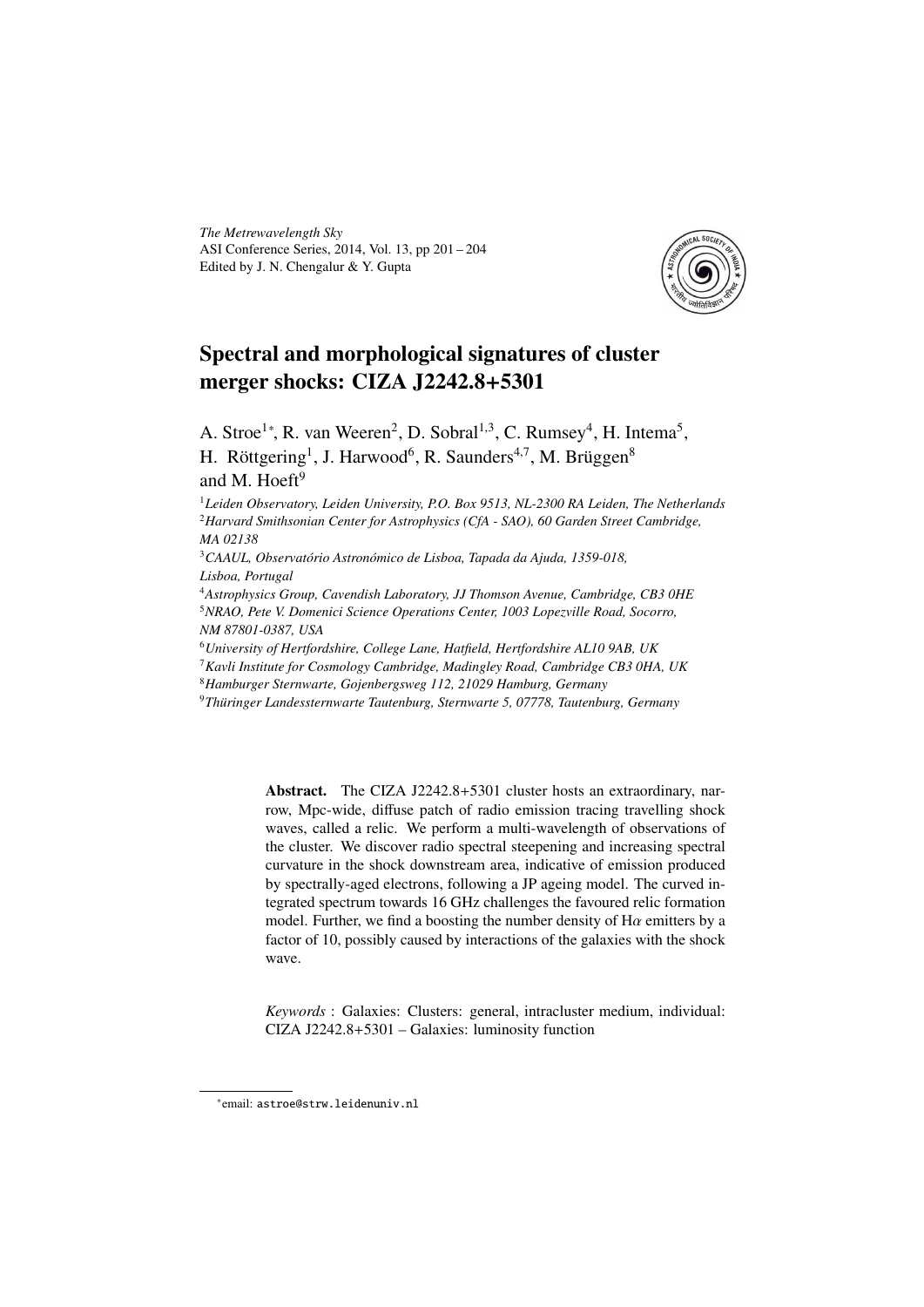202 *A. Stroe et al.*

## 1. Introduction

Giant radio relics are diffuse, elongated, Mpc-wide, polarised patches of emission found at the outskirts of galaxy clusters (e.g. review by Feretti et al. 2012). During major cluster mergers, travelling shock waves are thought to form, which would (re- )accelerate intra-cluster medium (ICM) particles to relativistic speeds via the diffusiveshock acceleration mechanism (DSA; e.g. Drury 1983; Ensslin et al. 1998). In the presence of  $\mu$ G-level magnetic fields, these electrons emit synchrotron radiation and, with time, lose energy via synchrotron and inverse Compton processes. One of the best-studied examples of clusters with radio relics is CIZA J2242.8+5301 (nicknamed the 'sausage') at  $z = 0.192$  (van Weeren et al. 2010). Towards the north of the cluster, a thin (50 kpc), regular, 1.4-Mpc long radio relic is found (see Fig. 1, labelled RN). Ogrean et al. (2013) also found evidence for a shock from in the X-rays at the same location as the radio. The cluster also hosts a variety of diffuse radio sources (e.g. R1, R2, RS, J in Fig. 1) and tailed radio galaxies (labelled B through F; Stroe et al. 2013). We perform a broad-band radio analysis, spanning from 153 MHz to 16 GHz, to uncover the injection and ageing mechanisms involved in the production of the 'sausage' relic. We also investigate the interaction between the travelling shock front and the galaxies within the cluster, to test whether the wave inhibits or triggers star-formation.

### 2. Shock influence on the ICM - radio relic spectral properties

To trace the northern relic properties, we have observed the cluster with the Giant Metrewave Radio Telescope (GMRT), the Westerbork Synthesis Radio Telescope (WSRT) and the Arcminute Microkelvin Imager (AMI) at eight, almost logarithmically-



**Figure 1.** 153 MHz image of the cluster with contours drawn at [4, 8, 16, 32]  $\times \sigma_{RMS}$  ( $\sigma_{RMS}$  = <sup>1</sup>.5 mJy) and source labelling. Beam shown in the bottom-left corner (image from Stroe et al. 2013).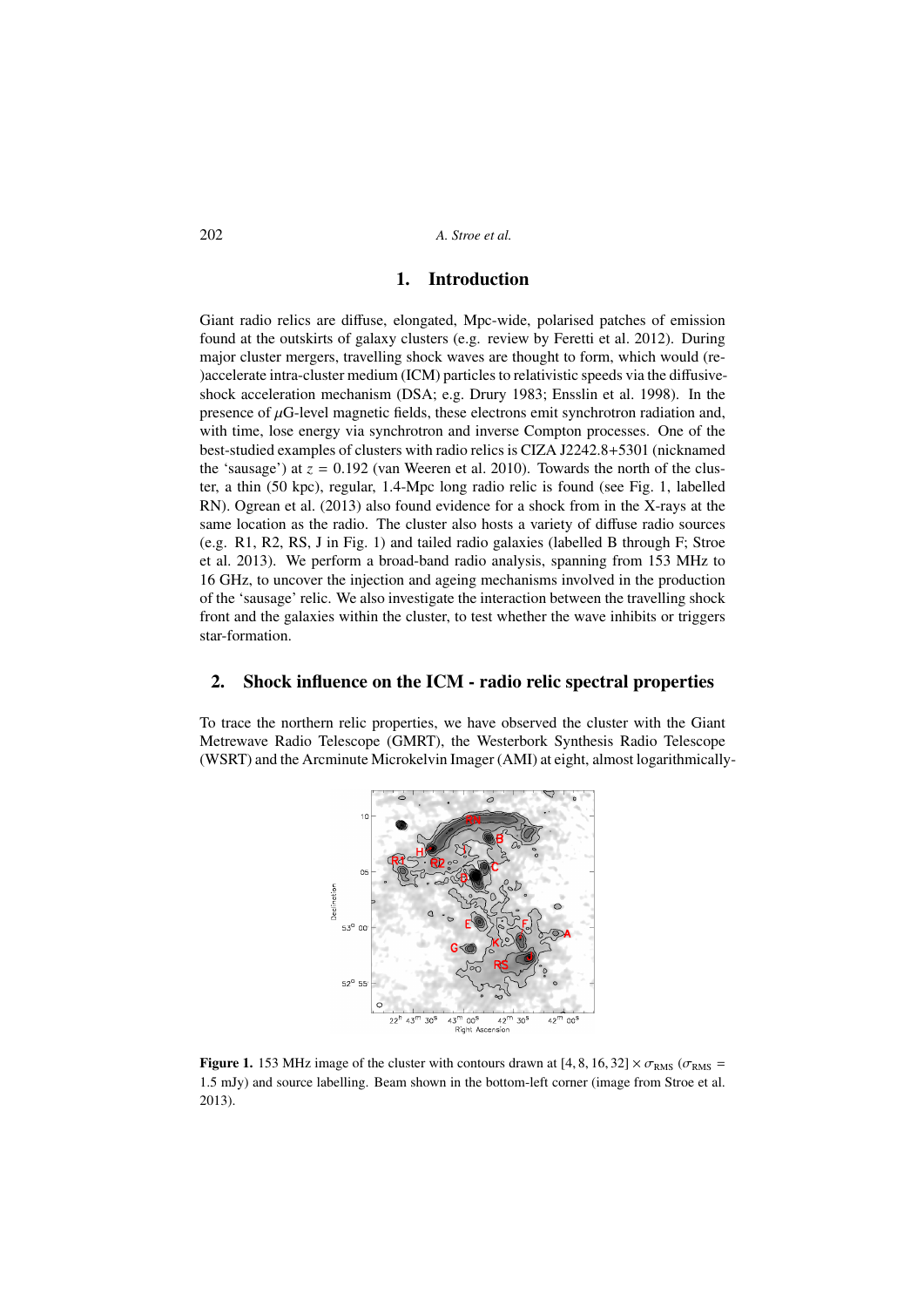#### *Spectral and morphological signatures of cluster merger shocks* 203



Figure 2. Left: Integrated radio spectrum of RN from 153 MHz up to 16 GHz. The 16 GHz measurement is  $12\sigma$  away from the DSA prediction. Right: H $\alpha$  narrow-band LF for the 'sausage' cluster, calculated for the regions projected around the relics. We overlay the LFs for the field at  $z = 0.2$  and clusters Abell 521 at 0.25, Abell 1367 and Coma at  $z = 0.02$ .

spaced frequencies between 153 MHz and 16 GHz. The 153 MHz map with source labelling can be found in Fig. 1. By combining  $18'' \times 14''$  resolution GMRT and WSRT data, we produce RN spectral index  $\alpha$  and spectral curvature  $C$  maps and find clear signs of steepening and increasing curvature from the shock location at the north of the relic, towards the south, into the downstream area. These findings strongly support a DSA-like scenario, where electrons are injected on one side, likely a shock, and subsequently age. For regions within the northern relic selected on their similar  $\alpha$  properties, we build a colour-colour plot, in which their low and high frequency spectral indeces are plotted against each other (Katz-Stone et al. 1993). This allows comparison with predictions of spectral ageing models. The best fit is a superposition of Jaffe-Perola models (JP; Jaffe & Perola 1973): a single burst of electron injection is followed by cooling with electron pitch angle isotropisation in a uniform magnetic field. Because of projection effects, each image pixel consists of a range of electron populations with different ages (time since last acceleration; Stroe et al. 2013).

The integrated RN spectrum (153 MHz to 2.3 GHz) is well described by a single power law of index  $-1.06 \pm 0.04$  (see left panel of Fig. 2). However, towards 16 GHz, the spectrum curves, measuring  $12\sigma$  below the prediction from simple 'stationary conditions' (i.e. continuous injection, CI, spectral model; Pacholczyk 1970), which assumes that the relic has been in the ICM longer than the electron cooling time. This could be caused by a non-power-law injection spectrum, affected by radiation losses, or an ICM inhomogeneity: a density and/or temperature gradient across the relic would lead to a steady modification of the Mach number or to a decrease in levels of injected electrons with time. Highly-turbulent magnetic fields in the downstream area would have a similar effect (Stroe et al. 2014b).

# 3. Shock influence on galaxies - H $\alpha$  luminosity function

To investigate the effect of the shock on the cluster galaxies, we observe the H $\alpha$  emission line, a well-calibrated star-formation tracer. Using a custom-made narrow-band optical filter mounted on the Isaac Newton telescope, we survey the  $H\alpha$  emission at